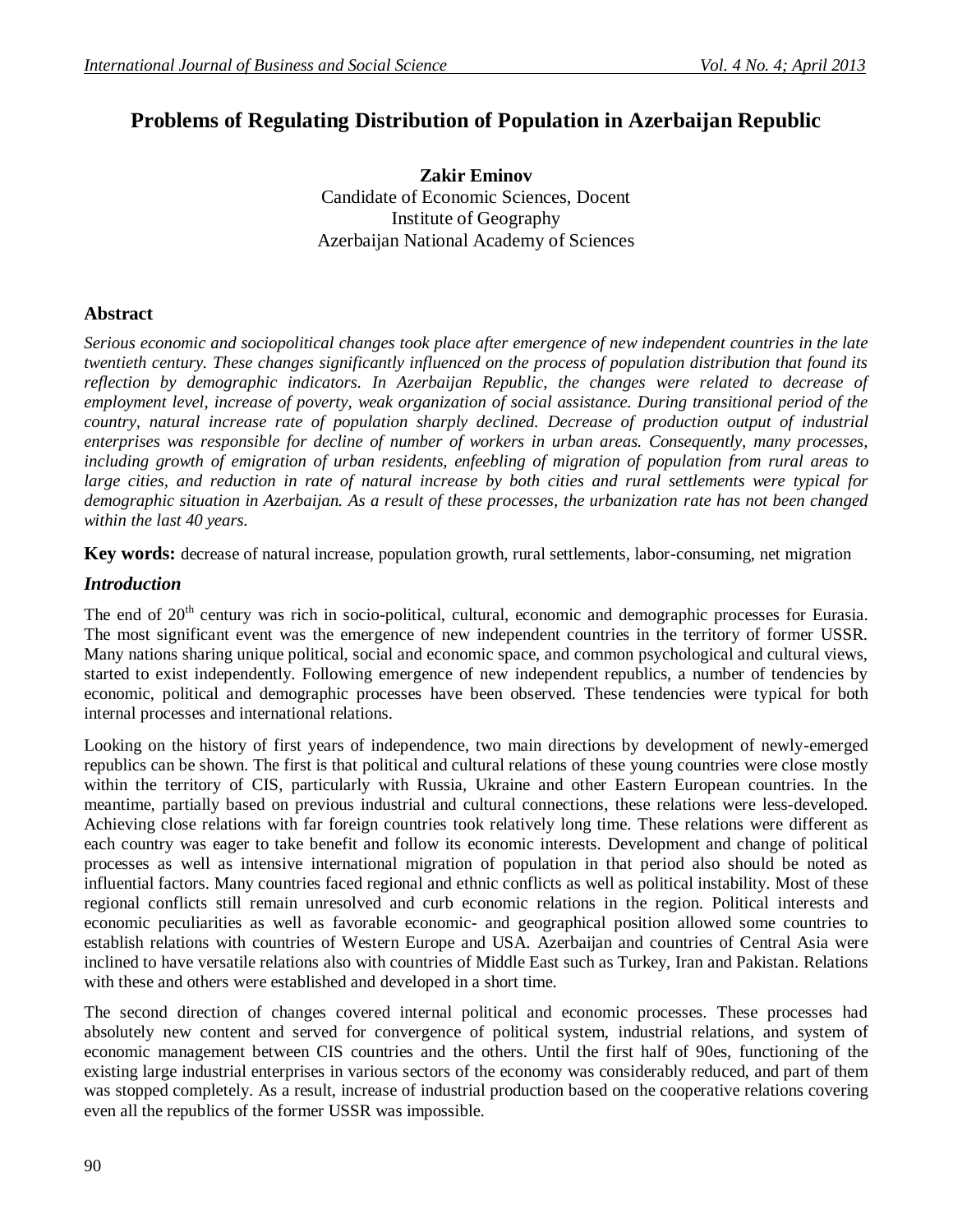These enterprises previously had played significant role in providing high rate employment, being also key factor for socio-economic base and development of population settlement. Products of food and light industries, satisfying the basic domestic needs of the population were of poor quality and could not compete with imported products. At the same time, consumption of these products decreased because of lower incomes of population. All these processes negatively affected the functioning of enterprises and employment rate.

Existing situation in a transition period led to mass unemployment, losses of incomes of the population, and decrease of consumer potential and increase of poverty rate. The analyzed situation negatively affected demographic processes. Within a short time, socio-demographic indicators significantly changed, namely birth rate, natural increase rate, number of marriages, rate of population growth decreased as well as intensity of emigrations, especially to the Western Europe, the USA, Israel and other countries raised.

Besides with these changes, industrial areas and infrastructure based on private property were created and redeveloped. Entry of foreign investment to the national economies was increased. The above-noted changes related to Azerbaijan Republic as well. Character of demographic processes as well as quantitative indicators changed. Intensity of migration by population of the country increased while natural increase rate fell. The reasons of changes of demographic indicators were related to decrease of workplaces and employment rate, less developed system of social assistance, and low speed of process of creation of new workplaces. Slump in production of agricultural products impeded process of developing enterprises in secondary sector.

In a transition period of economy, main role in distribution of the country's population was played by process of concentration of 65-70% of economic and socio-cultural potential in Absheron, the region with small territory area. This process still is being observed. Absheron has diversified industry that is highly developed. New workplaces basically are created in Baku, the capital city. Therefore, opportunities for finding workplace as well as standard of living are higher compared to other regions of the country.

In regions of Azerbaijan, distribution and density of population depend on an environmental condition and natural resources, rational use of resources and involvement of them to primary and secondary sectors, creation of different-type extracting and processing enterprises, prospects of development of settlements, construction of new industrial and service enterprises and its influence on employment and standard of living.

In the beginning of 2010, the number of population of Azerbaijan made 8997,4 thousand people of which 4866,6 thousand people (54,1% of total population) were urban residents, and 4130,8 thousand people (or 45,9%) were dwellers of rural settlements. The highest rates of natural increase of population (more than 30 persons per 1000 persons) have been observed in 60es. In that period, population has grown with higher speed. After 1970, absolute growth of population number made 1 million people for each decade (between every two censuses). Thus, population number of the republic made 3697,7 thousand persons in 1959, 5117,1 thousand persons in 1970, 6028,3 thousand persons in 1979, and 7021,2 thousand persons in 1989 [2, 19].

Within the last two decades, overall growth rate of population number sharply have been decreased as a result of reduction in natural increase rate, growth of death rate, and increase of emigration. In 1990-2000, natural increase rate defined per 1000 persons fell from 19,8 persons to 8,9 persons. In 2009, this indicator made 11,3 persons per 1000 persons. Absolute growth of population at the expense of natural increase made 140,2 thousand persons in 1990, 70,3 thousand persons in 2000, and 99,6 thousand persons in 2009 [2, 25-28].

Decrease of natural increase shows changes of brutto- and net coefficients. In 2009,brutto coefficient made 1,040 which means it decreased 2 times as less within 1970-2009. In 2009, net coefficient of reproduction of the population was 1,002. Each 1000 woman are replaced by the same number of girls. For urban population this indicator is lower than 0,913, for rural population it is 1,126 [1, 94].Such situation is connected with some socioeconomic factors. In cities, service areas and infrastructure actually do not meet requirements and are developed not in accordance with the demand. Besides with this, many challenges concerning providing housing also exist, and this also curbs growth of urban population number.

The problem in cities is that the number of yearly created large manufacturing and service areas (with high laborconsuming capacity and use of highly qualified personnel) is lower than the demand in market. This relates to light industry, especially cotton processing, textile, knitwear, garments and carpet-weaving factories, food processing enterprises.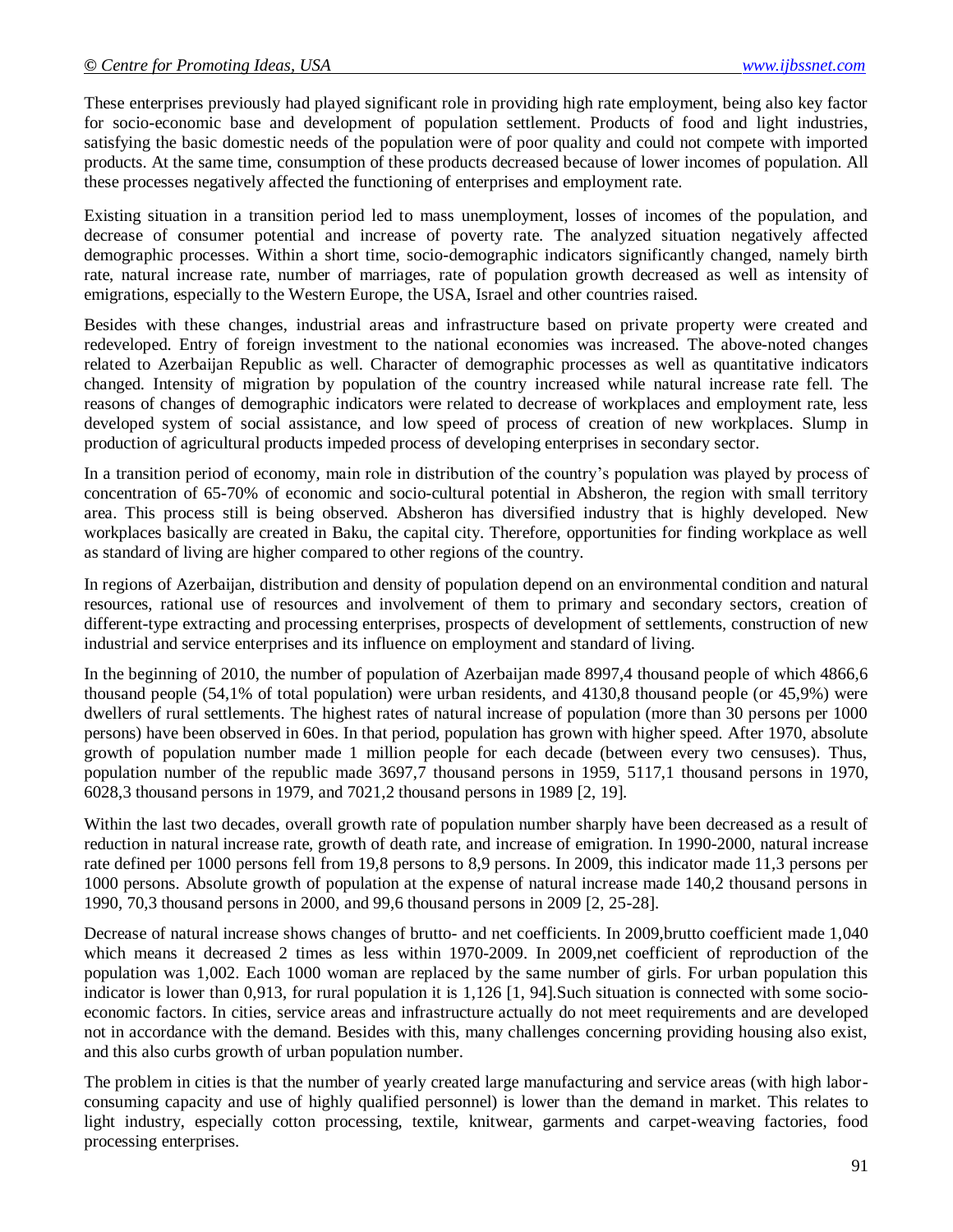Financial resources necessary for restoration and technological updating of the existing enterprises are not being allocated whereas this financial assistance would play significant role in increasing quality of products in the above-noted areas. It is very important for centers of administrative regions to create enterprises of extensive production as well as develop infrastructure areas. This would promote providing employment among population at the working age number of which is sufficiently higher due to high natural increase rate in 70s and 80s. There are big opportunities for taking advantage of potential of natural condition and resources as well as developing food-processing industry on the basis of agricultural crops, and also developing recreational business in mountainous and foothill areas.

The statistical data on 2000-2009 years show that the number of workers employed in manufacturing declined, being reduced for 7,9 thousand as less [5, 13]. Intensity of migration of urban population is higher than that of rural population. After 2000, net migration in cities made  $-11.2$  thousand person whereas it was  $+1.4$  thousand by population of rural settlements [1, 413].

Involvement of manpower to manufacturing is managed at the expense of using labor resources of various regions, particularly dwellers of rural areas. In the meantime, main enterprises are eager to hiring less number of workers. In this regard, it is necessary to enlarge network of social service, develop its new areas, and increase number of engaged people in this sector.

After 2000, 240 new manufacturing enterprises were created in the city of Baku. In 2000-2009, the number of these enterprises have increased by 21,1%. The number of the registered businessmen operating in secondary sector has grown by 5,3 times as much whereas growth by industrial products (including works and services in this area) has made 7,2 times. However, in contrast with this growth, the number of industrial workers during period from 2000 to 2009 has been decreased 9,3 thousand as less [5, 144]. The reason of such situation was that the number of hired workers was equal to dismissed ones as industrial enterprises either stopped functioning or reduced workplaces. In contrast with manufacturing, most labor resources are engaged in other economic areas.

As for Sumgait, the second largest city in Absheron area and the second largest industrial center in Azerbaijan, the number of workers engaged in manufacturing enterprises grew by 26% in 2000-2009. In this period, the volume of industrial products (including works and services) has been risen by 1,4 times while the number workers engaged here has been reduced for 4,5 thousand as less [5, 151]. In Sumgait, despite restoration of operating of some plants of the chemical industry, economic regression in this area is still continuing. It should be noted that chemical industry served as an economic base for development of Sumgait in the second half of  $20<sup>th</sup>$ century.It is necessary to take measures and allocate financial resources for providing needed modern equipment for the enterprises of this city, and improve quality of the products of heavy industry.

According to official statistics, the annual net migration by the city of Sumgait has the negative sign, hesitating between –0,4 and –0,6 thousand person. Natural increase rate is low, making only 10,2 person per 1000 person in 2009, as a result of which the number of population grows with low speed. From 1970 to 1979, the number of population has grown by 152,7%, but in 1989-1999 it was 111,4 %, and after 2000 this indicator made 109,3%. In 1989, population number of the city of Sumgait was 230,5 thousand person. 10 years later the indicator reached 256,8 thousand person, and now the figure is 312,0 thousand [1, 66; 8, 367].

Since 2001, 58 new manufacturing enterprises were constructed in Ganja, which is the second largest city in Azerbaijan. In 2009, the number of enterprises reached 131. In 2001-2009, the number of registered businessmen, functioning in secondary sector has been increased by 7,4 times. The volume of industrial production and the rendered services has been risen 2,4 times as much. In contrast with this change, the number of engaged workers in manufacturing has been decreased from 13,8 thousand to 7,4 thousand [5, 159]. With creation of new enterprises, the number of workplaces increases, but at the same time workplaces in most enterprises are being reduced.

Economic processes influence on the demographic situation in Ganja. Thus, in recent years, growth of natural increase rate is being observed. In the meantime, each year, the number of people migrating from other areas to Ganja exceeds the number of people leaving this city for about 300-400 person. Consequently, the overall population growth is going relatively slowly in this city. Since 2000, population of Ganja has grown by 104,6% whereas the corresponding indicator made 122,4% in 1970-1979 and 106,7% in 1989-1999.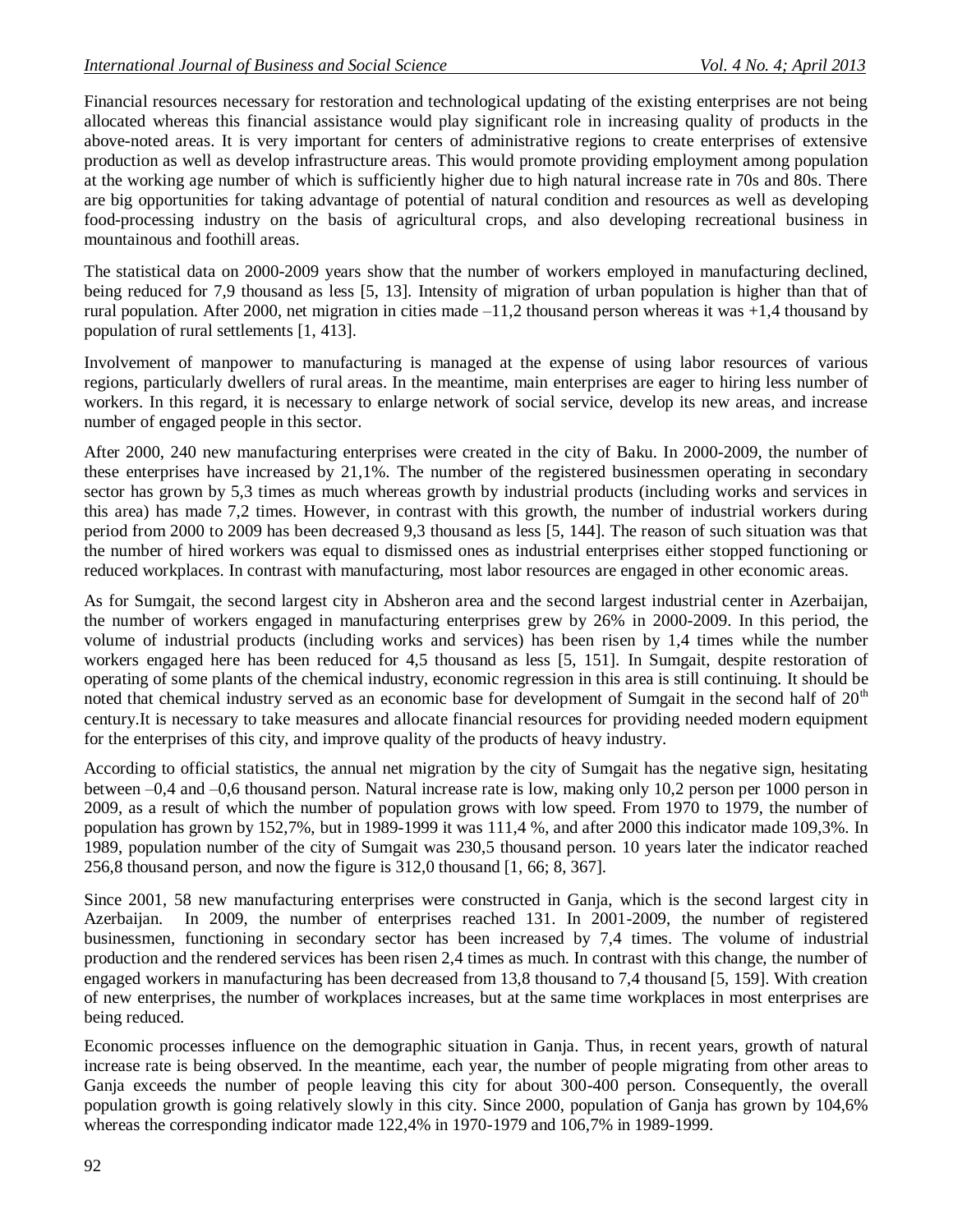According to data of 1989, the population of Ganja was 280,1 thousand person. Ten years later this indicator reached 280,1 thousand persons, and in the beginning of 2010 it was 314,6 thousand person [1, 67; 8, 387].

Looking on the late history of social and economic development of the fourth largest city – Mingachevir, it is notable that since 2000, 9 new industrial enterprises have been commissioned in this urban area. However, it also should be noted that in the last 9 years, industrial output of Mingachevir has been decreased as a result of which the number of workers also has been reduced by 4,1 thousand person or 45,3% [5, 213]. Consequently, intensity of migration from the city rises as well as population growth was enfeebled. In the last 10 years, the sign of net migration by Mingachevir was negative as the number of people migrating to this city was more than migrants leaving here for about 400-600 persons annually. That's why, each year the city's population grows only by some 100-200 persons due to relatively high birth rate. In 1970-1979, population of Mingachevir has grown by 138,6%. In 1989-1999, the growth made 114,2%. As for 2001-2009 period, population number grew only by 102,7%. In 1989, 82,3 thousand persons lived in Mingachevir, number of which grew up to 94,0 thousand by 1999 and reached 97,0 thousand by 2010 [1, 70; 8, 382].

Unlike Mingachevir, the city of Shirvan develops more dynamically. 21 new industrial enterprises were created in the years of 21th century. The volume of made industrial products has grown by 80,8%.The volume of produced industrial products has grown by 80,8% [5, 205]. Previously operated enterprises have been recovered.

Increase in number of the enterprises and made products, creation of new workplaces positively influences on processes of transition to steady social and economic development and affects also population growth. Since 2002, the natural increase almost does not change, and with the reduction of migration, population number grows for about 1000 persons each year. In 1970, population number of Shirvan was 33,8 thousand persons, and ten years later the figure reached 58,0 thousand persons. In 1999, the indicator equated to 67,4 thousand persons. Today, number of dwellers of Shirvan is 78,1 thousand persons. In 1979-1989, the number of population grew by 139,5%.In 1989-1999, it fell to 116,2%, making only 111,5% after 2000 [1, 70; 8, 382].

Industrially developed regions of the country play significant role in distribution of urban population. 52,5% of the urban population of Azerbaijan are officially residents of the region of Absheron, the eastern pre-Caspian part of Azerbaijan. The capital city of Baku is situated here. In recent years, the rate of natural increases in this city. The net migration is positive, i.e. the number of people migrating to Baku exceeds the leaving people. As a result, population of the city increases by 20-30 thousand persons annually. In 1970, population number of Baku city with adjacent urban settlements was 1265,5 thousand persons. In 1989, the indicator was 1794,9 thousand persons, and in 1999, it grew up to 1788,9 persons. In 1979-1989, the number of population has grown by 115,8%. Population decreased by 0,3% in 80es because of intensive emigration of its Russian-speaking part. In 2001-2010, the growth of population made 237,8 thousand persons or 13,0%. Presently, 2064,9 thousand persons are the registered residents of Baku [1, 66].

The economic regions of Aran (with 14,4% of urban population of the country) and Ganja-Gazakh (11,2%) hold the second and the third places respectively for the number of urban population. The share of other regions is less than 3,0-4,0%. Considerable changes by the growth of urban population of economic regions have not taken place within the last 40 years in connection with weakness of economic and social development of cities. The less developed economic potential does not allow cities to involve rural population from adjacent territories. In addition, most cities each year loose part of their population.

Rural population is unevenly distributed by the territory of Azerbaijan. Process of distribution is influenced by level of involvement of territories to production as well as natural and climatic conditions which define directions of agricultural development, prospects of population clusters, demand for various agricultural crops, and network of enterprises of food- and light industry. Growth of rural population depends on affinity to water sources and conditions of soil irrigation as well as rate of natural increase and intensity of migration.

In 60s and 70s of the  $20<sup>th</sup>$  century the natural increase of population was very high. Therefore, rural population grew with high speed. This process continued till 1999. In 2001, absolute growth of newborn infants among rural population made 60,7 thousand persons, and natural increase made 38,8 thousand persons whereas in 1991, the analogical indicators were 101,0 thousand and 79,6 thousand respectively. From 1991 to 2001, the natural increase rate per 1000 persons has been decreased from 23,8 persons to 9,8 persons.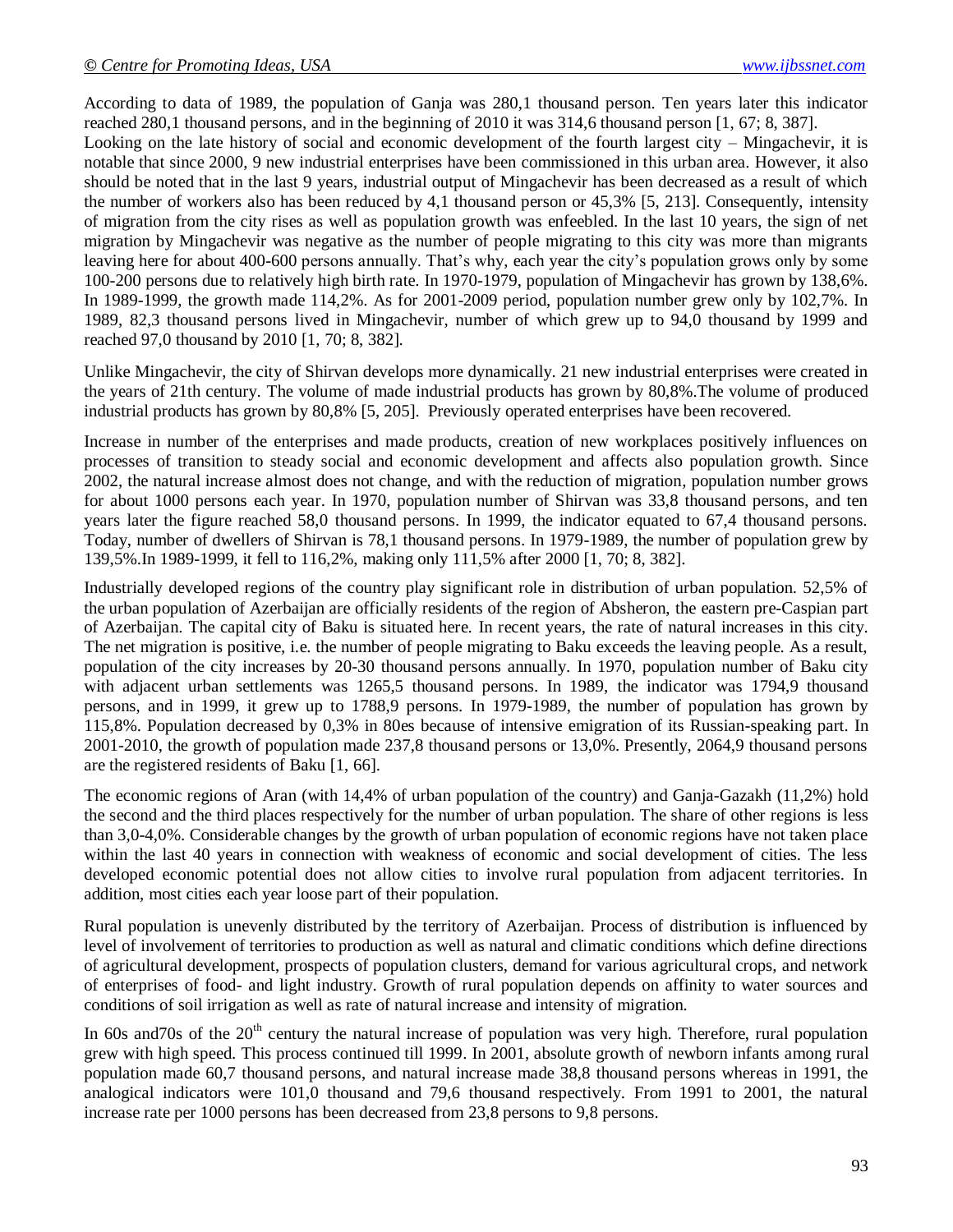As for number of newborn infants by rural population in 2009, it made 52,6 thousand persons in absolute expression as well as 13,0 persons for every 1000 persons [1, 85]. Dynamics of rural population is also notable. It was 2828,0 thousand persons in 1979, 3215,3 persons in 1989, 3889,1 thousand persons in 1999, and 4183,3 thousand persons in 2009 [1, 38].

Distribution of rural population is considered to be a one of key indicators of distribution and density of population by overall territory of a country. Large territories, the low relief, the big natural waterways (the rivers of Kura and Araz), sufficient supply of solar light and plenty of effective temperature, development of a laborconsuming cotton-pitting have influenced on distribution of population so that today, 1/4 of rural population of the country live in the economic region of Aran. In the beginning of 2010,population of rural settlements made 1114,0 thousand persons, and this higher figure defines high population growth rate in those clusters. From 1970 to 2010, the number of rural population has grown by 489,6 thousand persons or by 78,4% as much. As a result of this process, the share of the economic region within rural population of the country has grown from 24,5% to 27,0% [1, 69; 8, 424].

The economic regions of Ganja-Gazakh and Lankaran-Astara each separately shares 15,0% of the rural population of Azerbaijan. Growth rate of rural population are different in these regions. Higher rates of natural increase observed in the region of Lankaran-Astara allow the region's rural population to be doubled from 1970 to 2010, reaching 312,6 thousand persons. In present, overall growth rate of rural population is highest in Lankaran-Astara compared to other regions of the country. The share of rural population of this economic region has grown from 12,3% to 15,0%. Population of the economic region of Ganja-Gazakh also has risen within the above-noted period growing by 40,2% or 181,3 thousand person as much. But the share of this region decreased from 17,7% to 15,3% [1, 67; 8, 428]. The analogical decrease is being observed also by the regions of Guba-Khachmaz, Shaki-Zagatala, and Yukhari (Mountainous) Garabagh despite of the higher percentage of rural population among their total population.

In Azerbaijan Republic, the rural population is being settled in 4257 rural settlements. Most of rural settlements are less in size. 41,6% of the rural settlements falls to the share of villages population of which is less than 500 persons. These villages shares 10,4% of the overall rural population. A third part of rural population live in 720 villages with population from 1000 to 2000 persons. Rural clusters with more than 2000 thousand persons make up 12,6% of all rural settlements, and share 43,2% of the total rural population. 67 rural settlements have 5000 dwellers and more, sharing 12,9% of the total rural population. It is interesting to show for comparison that in 1970, the analogic indicators were 11 villages and 2,6% as well as in 1989, 38 villages and 7,5% respectively [8, p. 408-409].

Distribution of population by altitude belts is also notable because population in the territory of Azerbaijan is distributed very unevenly: the number of population is changing in accordance with ascending up to mountains. 52,0% of population is distributed in areas with 200 meter of height. The territories situated below the shown height makes 42,0% of the total territory and covers the lowland of Kura-Araz, foothill plains, and Pre-Caspian coastal areas. 45,2% of the rural population of Azerbaijan are situated in these areas. 21,6% of rural population are concentrated in areas with 200-500 meter of height, living in 17,1% of all rural settlements. 42,5% of the territory are situated above 500 meter. The rural population is being settled basically at the height of 1000 meter. 17,4% of rural population live at the height of between 500 and 1000 meters. These areas include 20,4% of rural settlements. 9, 0% of rural population is dwellers of areas with 1000 meter of altitude and more.

#### *Conclusion*

Uneven distribution of population over the territory of Azerbaijan necessitates realization of a number of economic and social works at regional level. Concentration of significant share of working-age of population in Absheron region is still being observed while rural settlements in mountainous areas are needed to be supported for long-term socioeconomic and demographic development.

Summarizing the above-mentioned political-economic changes and analysis of demographic situation in the country, the main conclusions may be formulated as the following:

– Political and economic changes going in the post-soviet territory have strongly influenced on demographic situation in Azerbaijan.